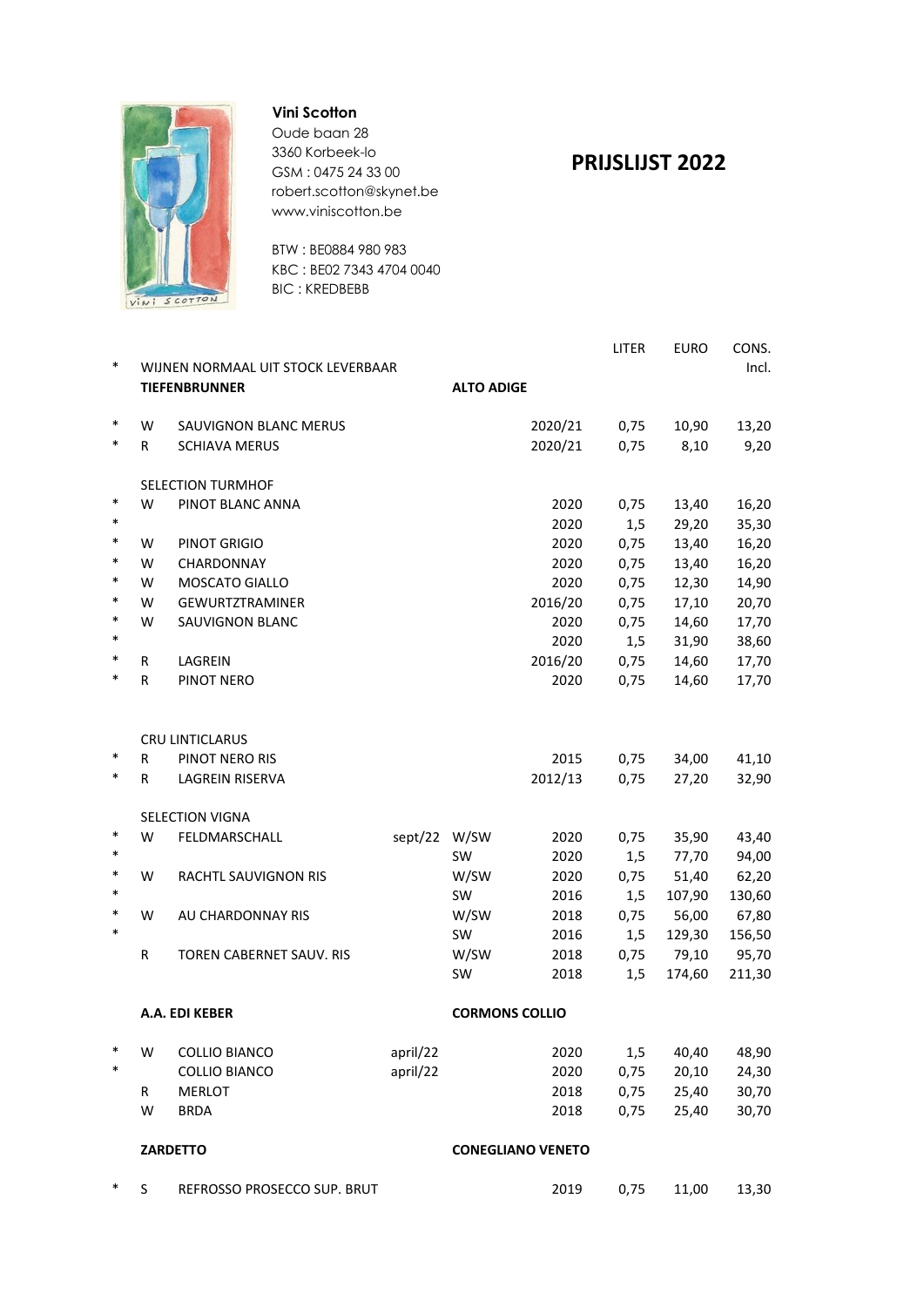

### **Vini Scotton**

Oude baan 28 3360 Korbeek-lo GSM : 0475 24 33 00 robert.scotton@skynet.be www.viniscotton.be

BTW : BE0884 980 983 KBC : BE02 7343 4704 0040 BIC : KREDBEBB

# **PRIJSLIJST 2022**

| $\ast$ |                              | WIJNEN NORMAAL UIT STOCK LEVERBAAR |                     | <b>LITER</b> |        |        |
|--------|------------------------------|------------------------------------|---------------------|--------------|--------|--------|
|        | <b>CONTADI CASTALDI</b>      |                                    | <b>FRANCIACORTA</b> |              |        |        |
| $\ast$ | S                            | <b>BRUT</b>                        |                     | 0,75         | 18,50  | 22,40  |
|        | S                            |                                    |                     | 0,375        | 9,20   | 11,10  |
| $\ast$ | S                            | <b>BRUT MAGNUM</b>                 |                     | 1,5          | 37,00  | 44,80  |
| $\ast$ | S                            | <b>BRUT ROSE SA</b>                |                     | 0,75         | 20,00  | 24,20  |
| $\ast$ | S                            |                                    |                     | 1,5          | 39,90  | 48,30  |
| $\ast$ | S                            | <b>SATEN</b>                       | 2017/18             | 0,75         | 20,70  | 25,00  |
| $\ast$ | S                            | PINOT NERO NATURA                  | 2015/16             | 0,75         | 28,20  | 34,10  |
|        |                              | <b>BELLAVISTA</b>                  | <b>FRANCIACORTA</b> |              |        |        |
| $\ast$ | $\sf S$                      | ALMA CUVEE BRUT                    |                     | 0,375        | 13,80  | 16,70  |
| $\ast$ | $\mathsf{S}$                 |                                    |                     | 0,75         | 27,40  | 33,20  |
| $\ast$ | $\mathsf S$                  |                                    |                     | 1,5          | 54,90  | 66,40  |
| $\ast$ | $\mathsf S$                  | ALMA NON DOSATO                    |                     | 0,75         | 30,40  | 36,80  |
|        | S                            | ALMA ROSEE NON DOSATO              |                     | 0,75         | 30,40  | 36,80  |
| $\ast$ | $\mathsf S$                  | NECTAR DEMI SEC                    |                     | 0,75         | 39,10  | 47,30  |
|        | S                            | <b>VENDEMMIA SATEN</b>             | 2016/17             | 0,75         | 39,20  | 47,40  |
|        | $\sf S$                      |                                    | 2016/17             | 1,5          | 80,40  | 97,30  |
| $\ast$ | $\mathsf S$                  | <b>VENDEMMIA ROSE</b>              | 2017                | 0,75         | 39,80  | 48,20  |
| $\ast$ | $\mathsf{S}$                 |                                    | 2013/17             | 1,5          | 81,70  | 98,90  |
| $\ast$ | S                            | <b>VENDEMMIA PAS OPERE</b>         | 2015/16             | 0,75         | 41,90  | 50,70  |
| $\ast$ | S                            |                                    | 2010/16             | 1,5          | 100,40 | 121,50 |
| $\ast$ | $\mathsf{S}$                 | <b>VENDEMMIA VITTORIO MORETTI</b>  | 2013                | 0,75         | 73,40  | 88,80  |
|        | <b>TERRE CORTESI MONCARO</b> |                                    | <b>MARCHE</b>       |              |        |        |
| $\ast$ | W                            | <b>VERDE DI CA RUPTAE CRU</b>      | 2019                | 0,75         | 9,20   | 11,10  |
| $\ast$ | W                            | OFITHE (pecorino, passerina)       | 2019                | 0,75         | 9,20   | 11,10  |
| $\ast$ | D                            | PASSITO TORDIRUTA                  | 2008                | 0,5          | 28,70  | 34,70  |
| $\ast$ | R                            | ROSSO PICENO ROCCAVIVA             | 2015                | 0,75         | 9,50   | 11,50  |
| $\ast$ | R.                           | ROSSO CONERO RIS. CIMERIO          | 2015                | 0,75         | 9,60   | 11,60  |
| $\ast$ | R                            | <b>NERONE</b>                      | 2012                | 0,75         | 31,80  | 38,50  |
|        |                              |                                    |                     |              |        |        |